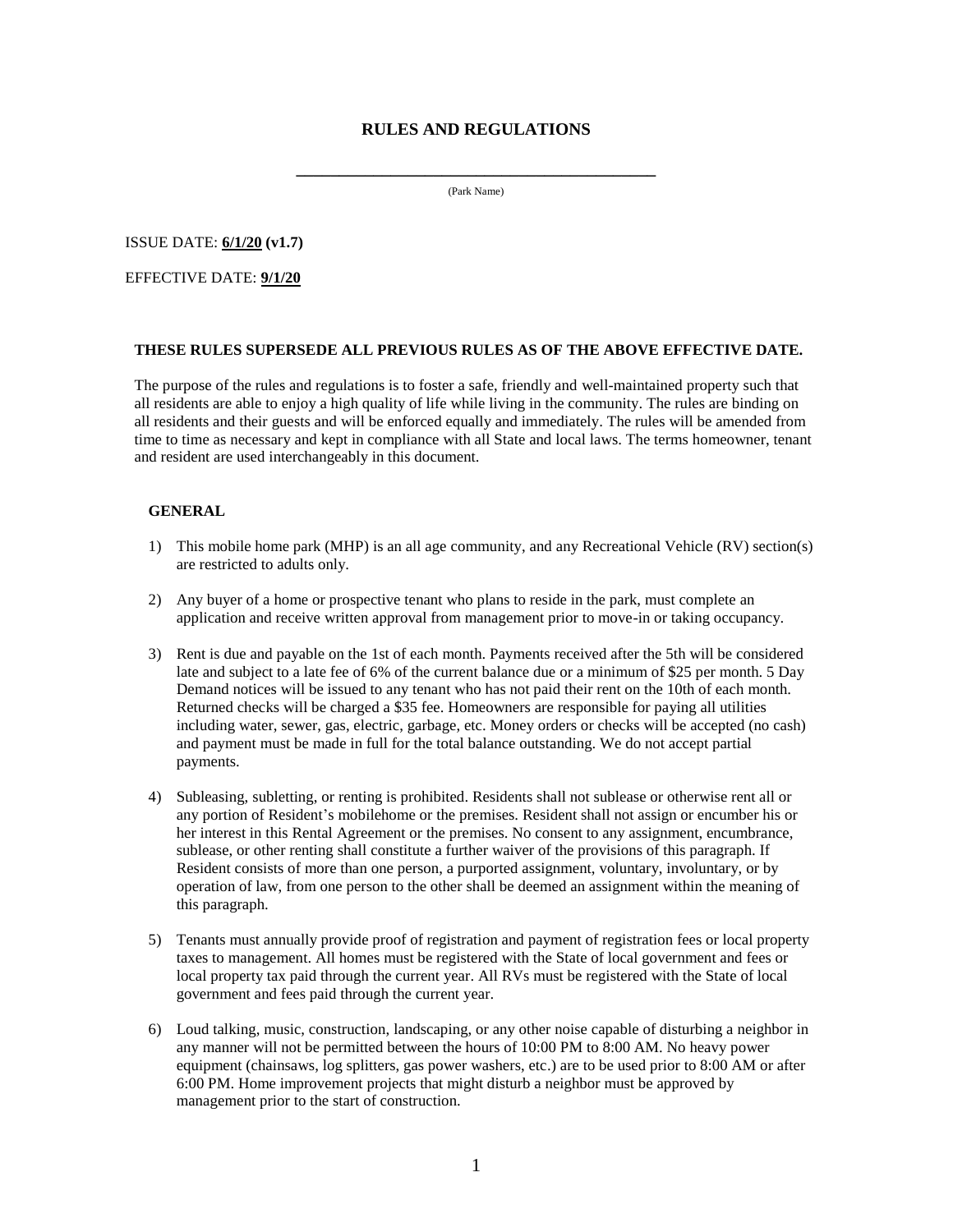- 7) Water lines must be wrapped with heating tape and insulated. If the tenant has not wrapped and insulated the water line in a reasonable amount of time, the management reserves the right to contract to have the work done and charge the cost of that service back to the tenant. This is done to protect the integrity of the water system and ensure no disruption of service for the other tenants.
- 8) It is recommended all tenants purchase homeowners insurance. The purpose of this insurance is to protect the homeowner in the event of a loss caused by fire, wind, flood or other "acts of god" that may result in damages to a home, vehicle or personal property. The park does not provide insurance coverage and is not responsible for damages or losses suffered by a homeowner.
- 9) A mobile home resident shall give written notice to Management of not less than sixty (60) days before terminating tenancy. An RV resident shall give written notice to Management of not less than thirty (30) days before terminating tenancy.
- 10) Upon the sale of a home sited in the park that will remain in the community, management may require certain repairs or improvements be completed to the home or accessory structures, prior to move-in or the buyer taking occupancy. These repairs or improvements shall be limited to those required to bring the home or accessory structures into compliance with these rules, State and local laws and other applicable statutes. Management, may, at its option, require the tenant to remove their home from the park.
- 11) Tenants shall pay for all damages to common areas, equipment or any other park property caused or contributed to by them or their guests.
- 12) Tenants or any member of the tenant's household, guest or other person under the tenant's control shall not engage in criminal activity, including drug-related criminal activity, drunkenness, or immoral conduct on or near the subject premises. Drug-related or criminal activity means the illegal manufacture, sale or use of a controlled substance (as defined in section 102 of the Controlled Substances Act (21 U.S.C.802.))
- 13) Residents shall not commit or allow to be committed any nuisance or waste on the premises nor shall residents use or allow the premises to be used for an unlawful purpose. Commission of any misdemeanor or felony upon the community premises shall be deemed a nuisance and/or substantial annoyance.
- 14) A resident who lives alone may share their home with one person and this person shall be considered a guest and comply with these rules and regulations. Written permission must be obtained from management prior to occupancy of any long-term guests.
- 15) Management may enter a lot or space at reasonable times and in a manner that does not interfere with the resident's quiet enjoyment for the purpose of maintaining utilities, trees, driveways, protection of the park, etc… Management does not need permission from the tenant to do so, however, they cannot enter a home or accessory structure without prior written consent of the homeowner, except in an emergency or where the resident has abandoned the home.
- 16) Tampering with park fuses, electric service connections or other utility connections is strictly prohibited. Please contact the management to report problems with any community facilities.
- 17) No alcoholic beverages are to be served or consumed in the common areas or without prior approval from management.
- 18) No commercial business shall be conducted in the community. No "auction," "moving," or "garage," sales are permitted without the prior written approval of management. Paid "baby sitting" or childcare is permitted only for families and children living in the Park.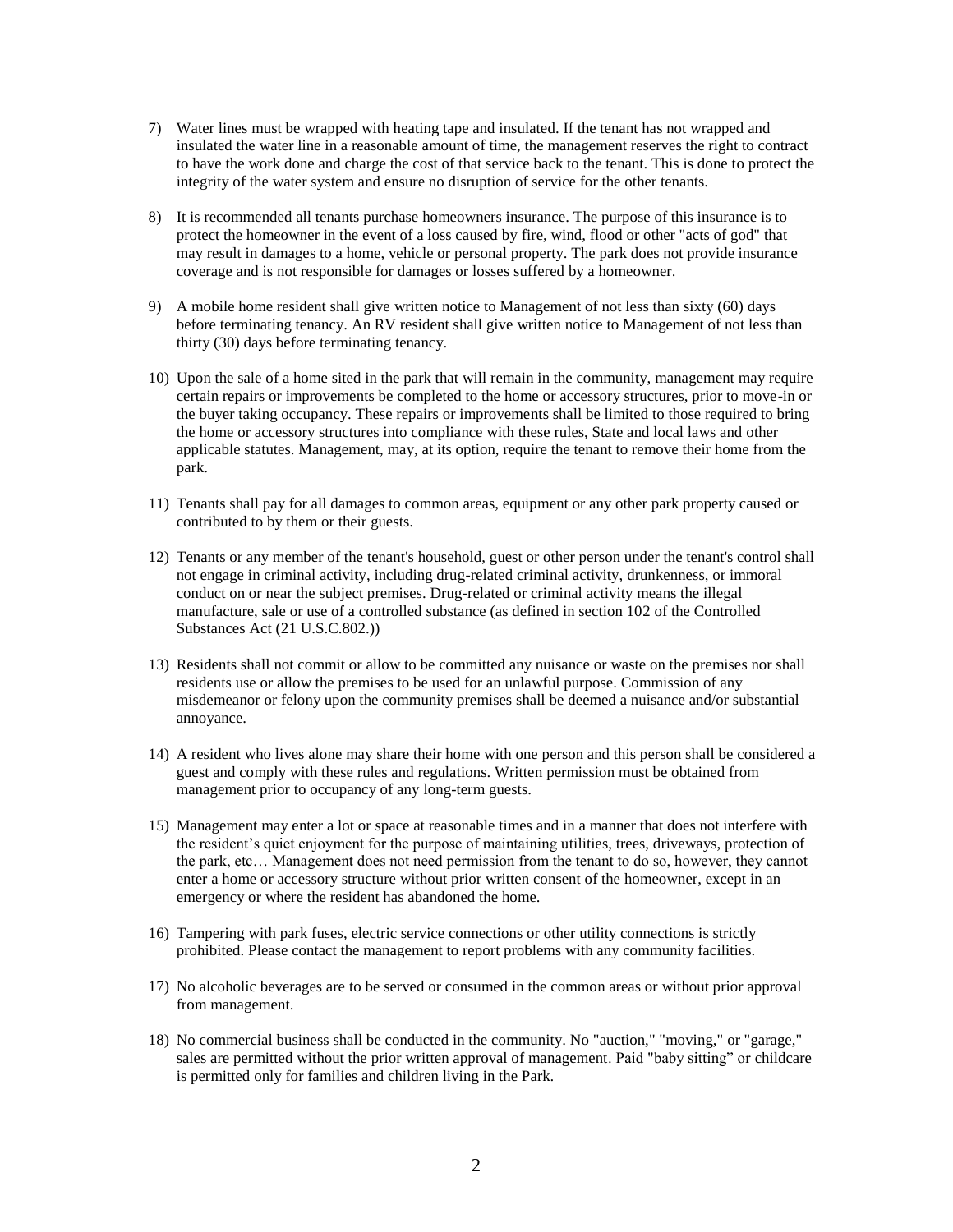- 19) Solicitors, vendors, peddlers, etc., are not permitted in the community.
- 20) All common use areas such as streets, lawn and laundry or bathroom facilities are used by tenants and guests at their own risk.

#### **GUESTS**

- 1) Individual guests are limited to 20 consecutive days or a total of 30 days in a 12-month period.
- 2) Written approval from management is necessary prior to any extension of guest stays beyond the limits of 20 consecutive or 30 days in a 12-month period.
- 3) Guests cannot occupy a home in the absence of the homeowner.
- 4) Guests have no right of tenancy in the community.
- 5) Tenants are responsible for the conduct of their guests.
- 6) If guests fail to abide by these rules and regulations, their approval to live in the park will be revoked and they will be required to leave the community.

## **HOME & SPACE MAINTENANCE**

- 1) Homeowners are responsible for keeping their home, storage shed, carport & posts, awnings, fencing and all accessory structures in good condition. This means the roofing, windows, skirting, stairs, decking, trim, railings, doors and everything else must be undamaged, painted and in a neat, attractive and good operating condition.
- 2) Homeowners are responsible for keeping their entire space or lot in a neat and attractive condition. This means the space must be mowed, free of weeds and litter, bushes and plant materials trimmed, and driveways and utility connections uncluttered and unobstructed.
- 3) Appliances including freezers, refrigerators, water heaters, etc., may not be kept outside the home unless stored in a storage shed. Permission from management and all applicable permits must be obtained prior to locating appliances in a storage shed.
- 4) Items such as tools, brooms, lawnmowers, tires, construction materials, collectibles, antiques, furniture, household items, etc., must be stored in a storage shed.
- 5) The only items permitted outside a home and in the space or lot are outdoor yard and patio furniture, manufactured barbecue equipment and approved storage sheds.
- 6) If the home and accessory structures, space or lot are not kept in good condition, management will issue the appropriate legal notices requesting the tenant comply with the rules. If unresolved, management may undertake the repairs and pass-through the cost to the tenant or initiate a legal process that will result in an eviction of the tenant from the community.
- 7) Prior to starting the installation or construction of fencing, awnings and posts, storage sheds, stairs, railings, decking, lighting and skirting, storage sheds, etc., written approval by management and any applicable permits required by State and local laws must be obtained by the homeowner.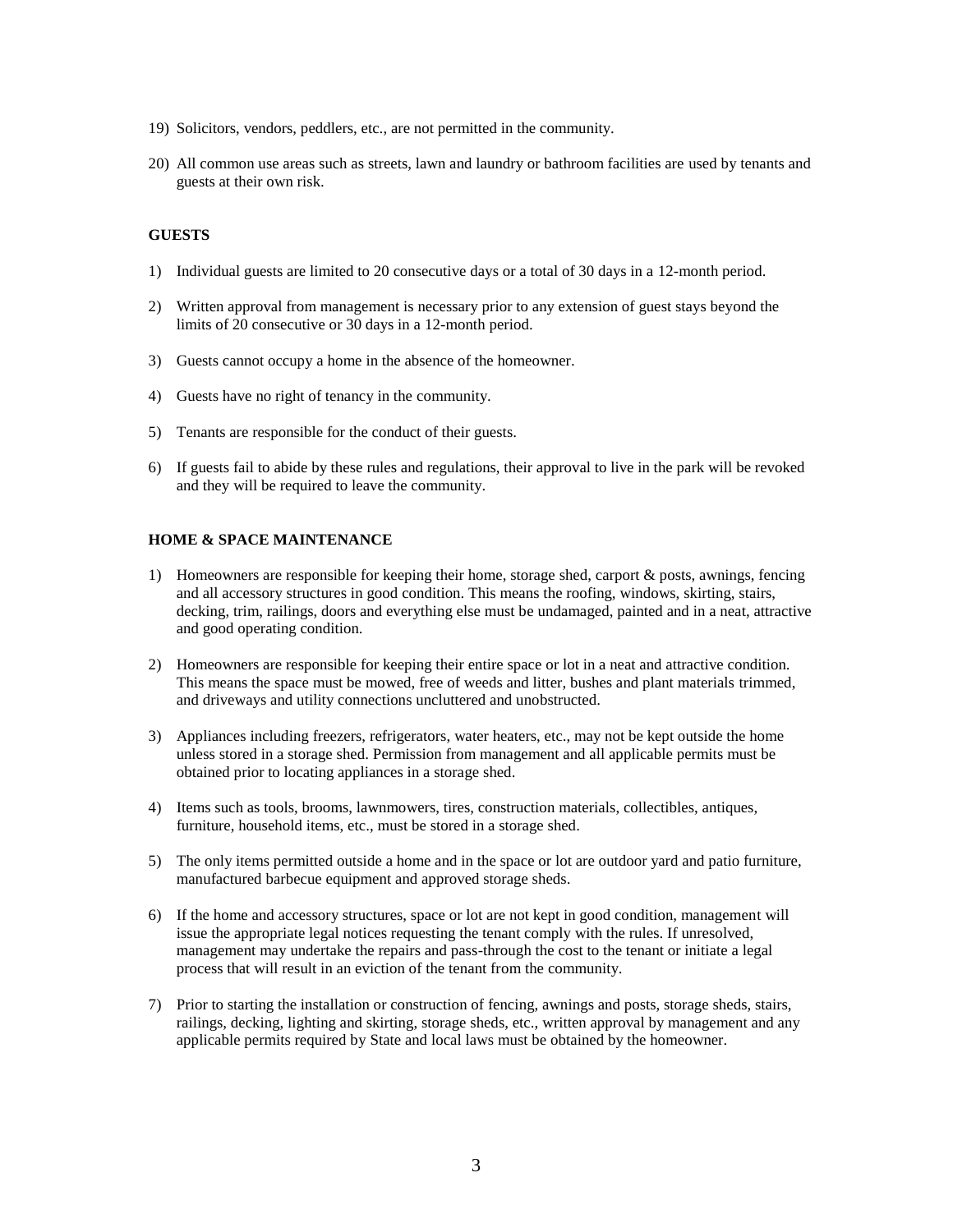- 8) Fencing, 4' metal mesh (cyclone) is the park standard and the only type that will be approved. Fencing must not extend beyond the edge of the front of the home or cross the driveway. Written approval from management must be obtained prior to the installation of all fencing.
- 9) All tree cutting, trimming or removal is to be completed by the park. If a tree poses a safety hazard, management may in their own determination, undertake trimming or removal of the offending tree. Residents may not plant trees in their space without prior written approval from management.
- 10) Homeowners are responsible for the removal and disposal of all yard clippings and trimmings from their space.
- 11) Garbage cans are to be kept out of site and stored in an area where they are not visible from the street.
- 12) No towels, rugs, wearing apparel or laundry are to be hung outside the home at any time. Clothes lines are absolutely prohibited.
- 13) Firewood is to be stored in an area where it is not visible from the street.
- 14) Nothing is to be stored under a mobile home or RV other than wheels, axles, and hitches.
- 15) The homeowner is to ensure an excessive amount of toxic fluids (oil, gasoline, etc.) does not accumulate in their driveways or in designated parking areas.
- 16) Flammable materials shall be kept away from all gas outlets including hot water heaters, furnace, fireplaces, etc.
- 17) All park or lot utility connections or service equipment, including the pedestal, sewer, water and electrical connections, etc., shall be accessible with an unobstructed access of not less than 30" wide, 36" deep and 78" high.
- 18) Paint colors for homes, accessories and storage sheds must be muted earth tone colors and approved by management in writing prior to the start of any painting project.
- 19) All storage sheds must be situated in compliance with state and local ordinances. Total area shall not exceed 120 sq. ft. and written approval must be obtained from management prior to installation.
- 20) Homeowners are responsible for the periodic leveling of their homes, which typically needs to be done every 3 to 5 years.

#### **PETS**

- 1) Written approval must be obtained prior to moving any pets into the community from park management.
- 2) Pets are defined as domestic cats and dogs and are the only animals permitted in the community.
- 3) Dogs of 25 pounds or less will be permitted and approved.
- 4) Each space is limited to one small dog and one additional pet (maximum of 2 pets per space.)
- 5) All pets must be spayed or neutered, licensed and vaccinated in accordance with local ordinances.
- 6) It is the responsibility of the pet owner to ensure their pet is not a nuisance or annoyance to their neighbors (for example, excessive barking, aggressive behavior, waste, digging, odors, etc.)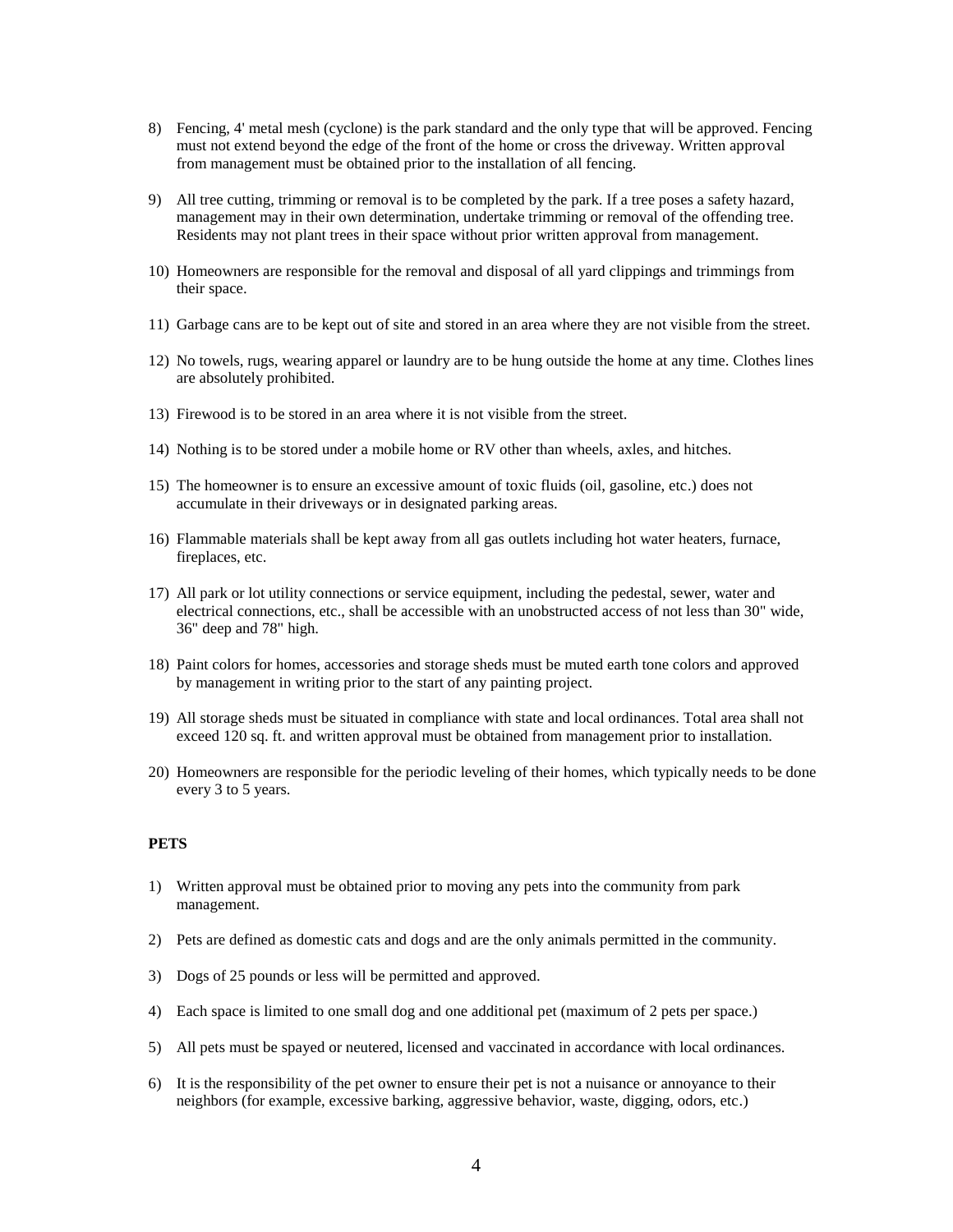- 7) All dogs when outside and not in their own yards, must be on a leash. There is no leash-law for cats, but residents are encouraged to keep their cats indoors.
- 8) All pet waste must be promptly cleaned-up by the owner and disposed of in a garbage can.
- 9) Pets belonging to guests and visitors must also obey and comply with these pet rules.
- 10) Failure to comply with these pet rules will result in revocation of permission to keep a pet in the community.

## **VEHICLES AND PARKING**

- 1) The parking of two (2) vehicles for each mobile home space will be permitted. Boats, RVs, trailers and work vehicles must be stored offsite or at another location outside the community and all vehicles must be registered with management.
- 2) The speed limit in the park is 5 miles per hour or as indicated by posted signs. Drivers are to stay on their side of the road and drive courteously while inside, entering and exiting the community.
- 3) Vehicles parked anywhere in the community that are not fully operational or street legal or with an expired registration, broken windows, flat tires or an excessive amount of accumulated dirt, vegetation or debris, will be given a 7 (seven) day notice and towed from the park.
- 4) If notice is given and a vehicle is removed and returned after the 7 (seven) days have expired and the vehicle is still in a condition which was the basis of the notice, the vehicle will be towed without additional notice.
- 5) Vehicles are to be parked in the tenant's space or in areas designed by management. Vehicles are not to be parked in the street without the express written permission from management. Residents are to comply with all posted signs.
- 6) Repairing of vehicles in the community is prohibited. This includes tune-ups, oil changes, radiator drain or flush, servicing brakes, etc.
- 7) In some communities, storage of additional boats, trailers and other vehicles is available for an additional fee. Please check with the park manager for details, including availability and cost. Stored vehicles are not to be used as "storage lockers."
- 8) Vehicles with modified exhaust systems, straight pipes or those which are excessively loud are not permitted in the community.

## **WATER USAGE**

- 1) The cost of delivering water to the community has increased significantly over the past many years. Conserving water means lower monthly water bills for all tenants. Silent water leaks can waste up to 50 gallons and audible leaks can waste up to 500 gallons a day.
- 2) Please immediately report any leaky community faucets or plumbing leaks to management.
- 3) Please repair within 24 hours any leaky homeowner toilets, faucets, piping, sprinklers, etc.
- 4) The use of free-flowing water devices is prohibited and automatic shut off devices must be used on all hoses.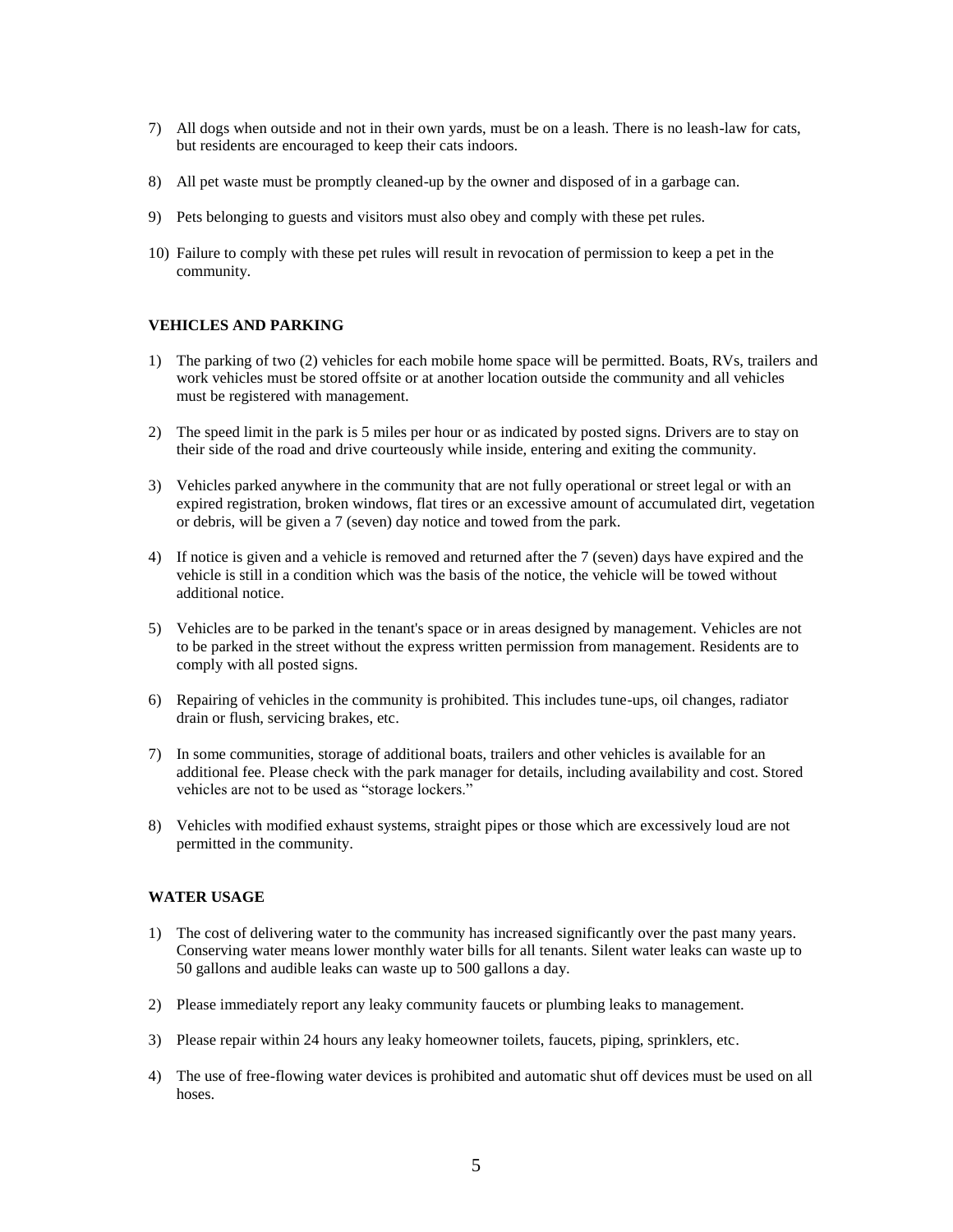- 5) Swimming pools, wading pools, ponds, and hot tubs are prohibited and may not be installed by tenants in the community.
- 6) Washing vehicles, streets, parking areas, driveways and mobile homes and RVs is prohibited, except as necessary for health or sanitary purposes, as specified by State or local ordinances or by community management (see park management for specific instructions.)
- 7) All landscape irrigation must comply with State or local ordinances or community management (see management for specific instructions.)
- 8) Landscape watering is confined to the tenant's property and not allowed to run off to adjoining property or to the roadside ditch or gutter.
- 9) Care shall be taken to irrigate only to satisfy a plant's needs (provide moisture within the root zone) and not to water to the point of saturation. Check the soil moisture in the root zone to determine when irrigation is required.
- 10) Gardens which are of a reasonable size and in an acceptable location are permitted with prior written approval of management.
- 11) Residents are encouraged to use water efficient plumbing fixtures, appliances, dishwashers and washing machines and irrigation techniques such as drip systems.

## **GROUNDS FOR EVICTION**

Any of the following shall constitute grounds for termination of tenancy and eviction, upon such notice and pursuant to such proceedings, as may be provided by law and in force from time to time.

- 1) Failure of the tenant to pay rent.
- 2) Failure of the tenant to comply with these rules and regulations and State and local laws and other applicable statutes.
- 3) Conduct of the tenant, upon the community premises and/or directed at another tenant or management which constitutes a substantial nuisance or annoyance.

#### **ENFORCEMENT OF RULES AND REGULATIONS**

Management will make every effort to enforce all of these rules and regulations and conditions of tenancy applicable to residency in the community equally and immediately. However, tenant agrees that the enforcement of those rules, regulations and conditions of tenancy are a private matter between the management and the affected tenant and the enforcement, or lack thereof, will not result in any damage or claim by any tenant in the community.

Tenant hereby acknowledges that he is not a third-party beneficiary of any other lease or rules and regulations between management and any other tenant in the community.